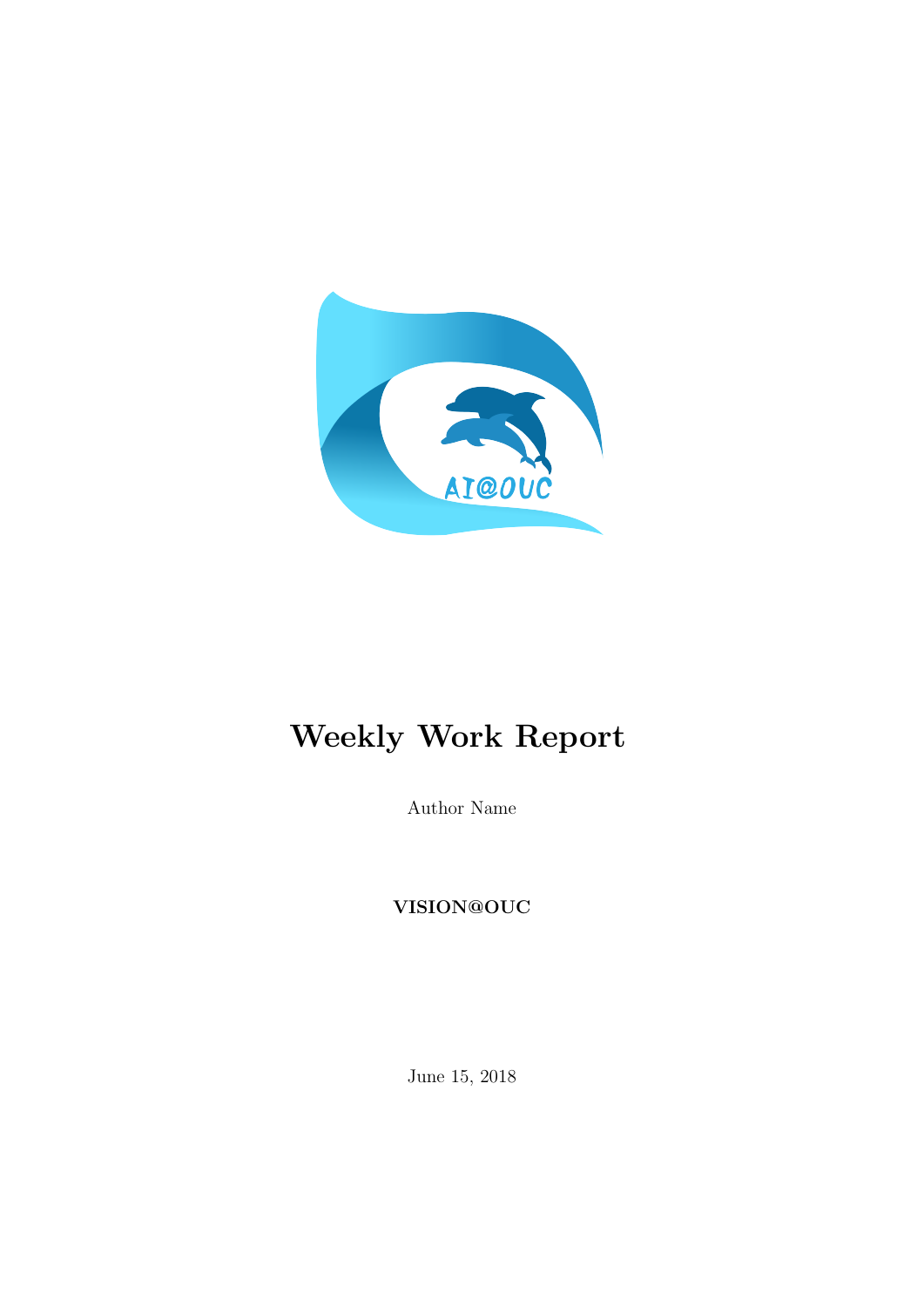#### 1 Research problem

What are you researching? Talk about your motivation.

## 2 Research approach

Write down the approach you use in your research study, this will help you when writing the "Method" part in the paper. You may reference some papers like [\[1\]](#page-1-0).

#### 3 Research progress

How much work you have done before this work? Write down your previous work for this project, so people can quickly figure out where you are in your road map now. Yeah, maybe you walked through a long and hard road.

Maybe you have got many data and results, list some necessary here, like Table [1](#page-1-1) shows.



<span id="page-1-1"></span>Table 1: Your experiment result.

# 4 Progress in this week

List what you have done in this week in detail.

For example, maybe you performed some experiments this week. The following are the steps you took:

Step 1 Got up to welcome a new day.

Step 2 Opened your computer to start a new day's work.

**Step 3** Got stuck with a very hard problem, like  $e^{i\pi} + 1 = 0$ .

Step 4 You searched online and realized some useful information like Figure [1](#page-2-0) shows. You asked other people for help and got the things done luckily.

But there are still some problems confusing you, then you need to keep calm and carry on.

#### 5 Plan

| Objective: | XXXX |
|------------|------|
| Deadline:  | XXXX |

2018.05.07—2018.05.14 Do something.

2018.05.15—2018.05.22 Do something else.

2018.05.23—2018.05.31 Do a lot lot lot lot lot lot lot lot lot lot lot lot of things.

## References

<span id="page-1-0"></span>[1] P. Isola, J.-Y. Zhu, T. Zhou, and A. A. Efros. Image-to-image translation with conditional adversarial networks. In CVPR, 2017.